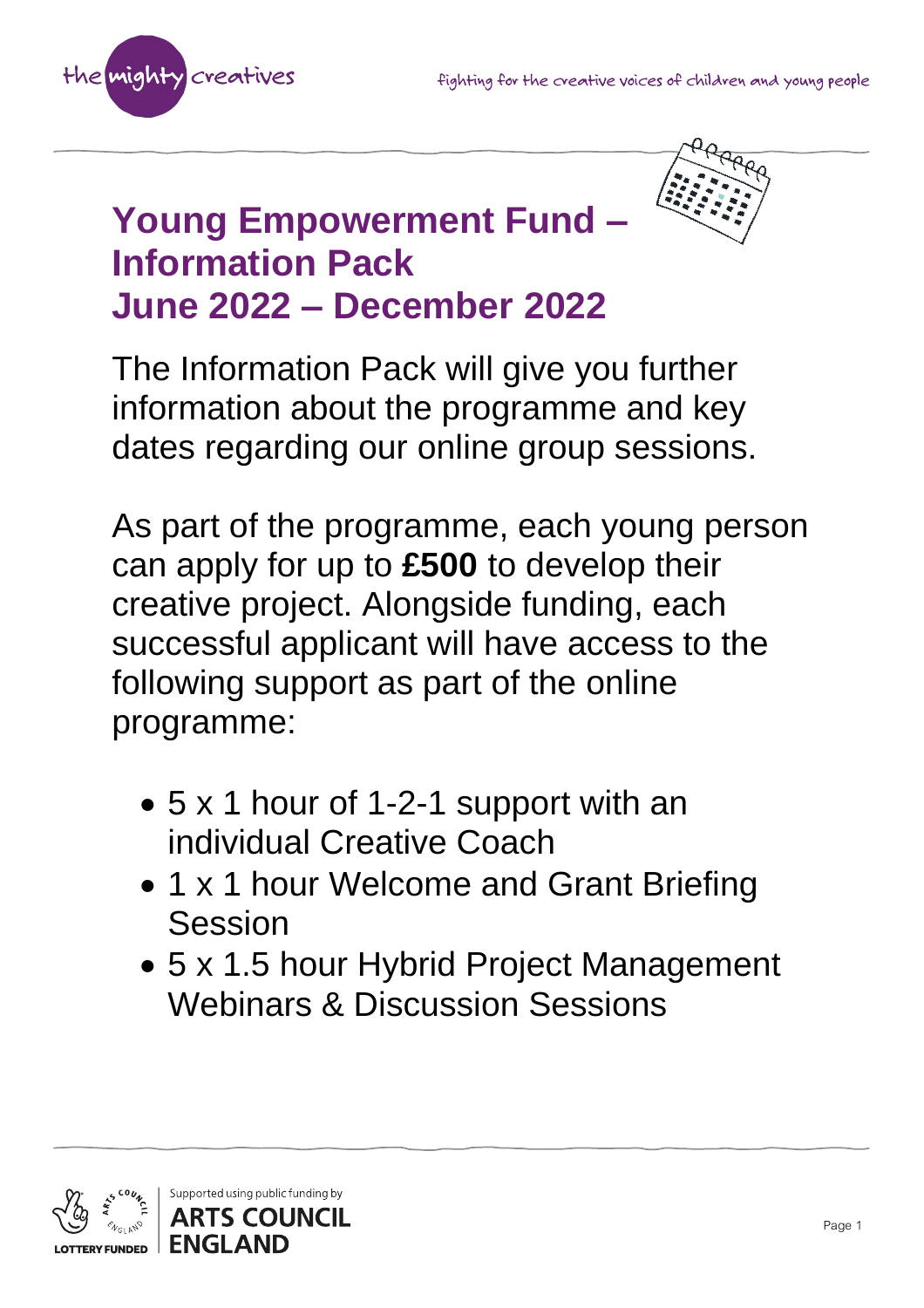

### **Session Overview**

All of these sessions are to take place online via Zoom.

| <b>Session</b><br><b>Type:</b>                               | Lengt<br>h per<br>sessi<br>on: | How<br>many<br>availa<br>ble: | <b>Number</b><br><b>of</b><br>participa<br>nts: | <b>Recor</b><br>ded<br><b>versio</b><br>$\mathsf{n}$<br>availa<br>ble: |
|--------------------------------------------------------------|--------------------------------|-------------------------------|-------------------------------------------------|------------------------------------------------------------------------|
| <b>Creative</b><br>Coach 1-<br>$2 - 1$                       | 1 hour                         | 5                             | 1                                               | No                                                                     |
| Welcome<br>and<br>Grant<br><b>Briefing</b><br><b>Session</b> | 1 hour                         | 1                             | Up to $25$                                      | Yes                                                                    |
| <b>Hybrid</b><br>Project<br>Manage<br>ment                   | 1.5<br>hour                    | 5                             | Up to $25$                                      | Yes                                                                    |

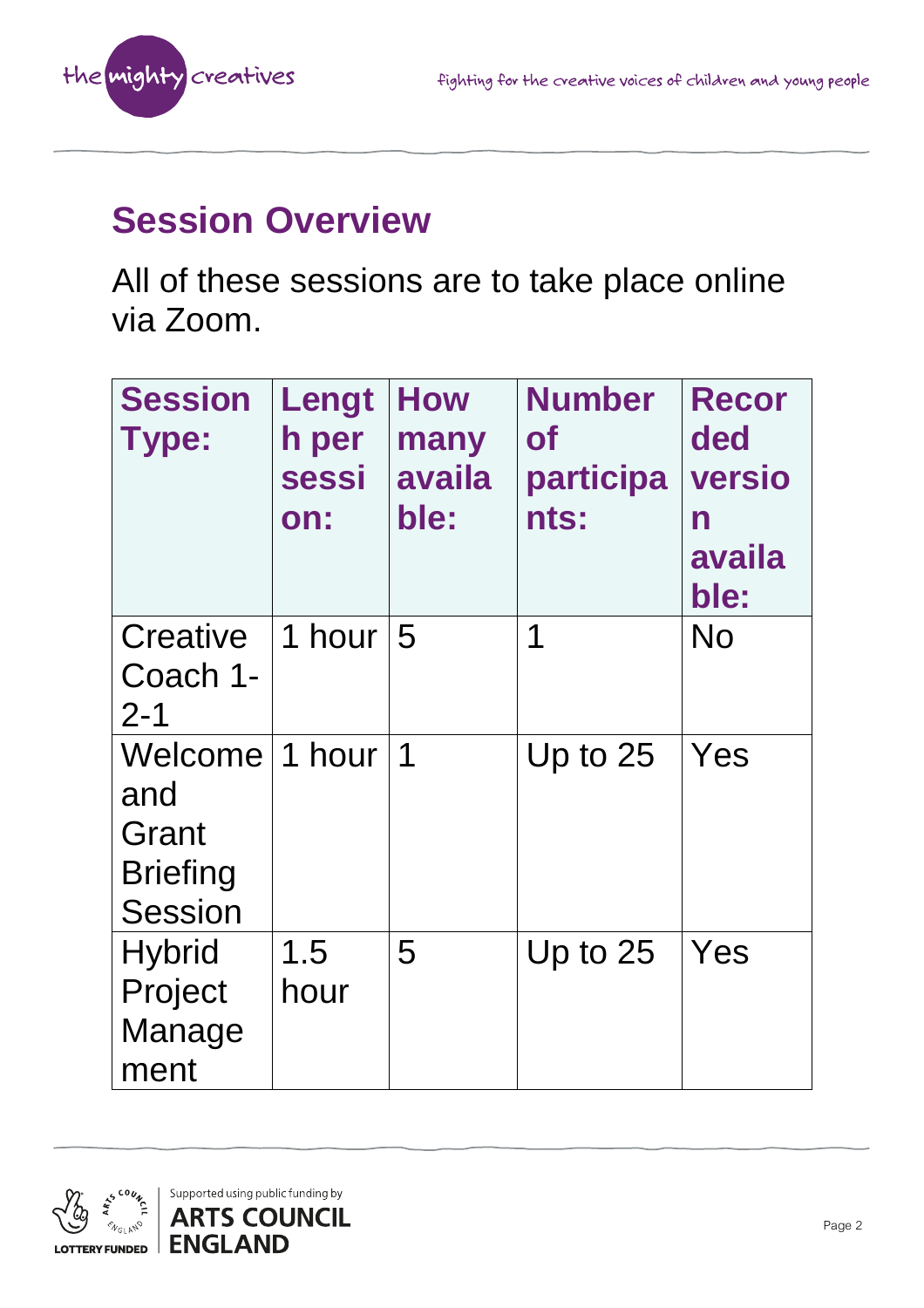

| Webinar         |  |  |
|-----------------|--|--|
| S &             |  |  |
| <b>Discussi</b> |  |  |
| on              |  |  |
| Sessions        |  |  |

#### **Creative Coach 1-2-1**

These sessions are 1-2-1 and will just have you and your Creative Coach there. These provide you with the opportunity to go through any challenges or questions that you have during the development and delivery of your project. You will be paired with your Creative Coach by The Mighty Creatives (TMC), and it will be up to you and your Creative Coach to organise when and how often you meet. You have a total of 5 hours to use, which we recommend being equally spread across the duration of the programme – 1 hour per month. During these sessions, we will also ask you to complete some simple evaluation processes for the programme.

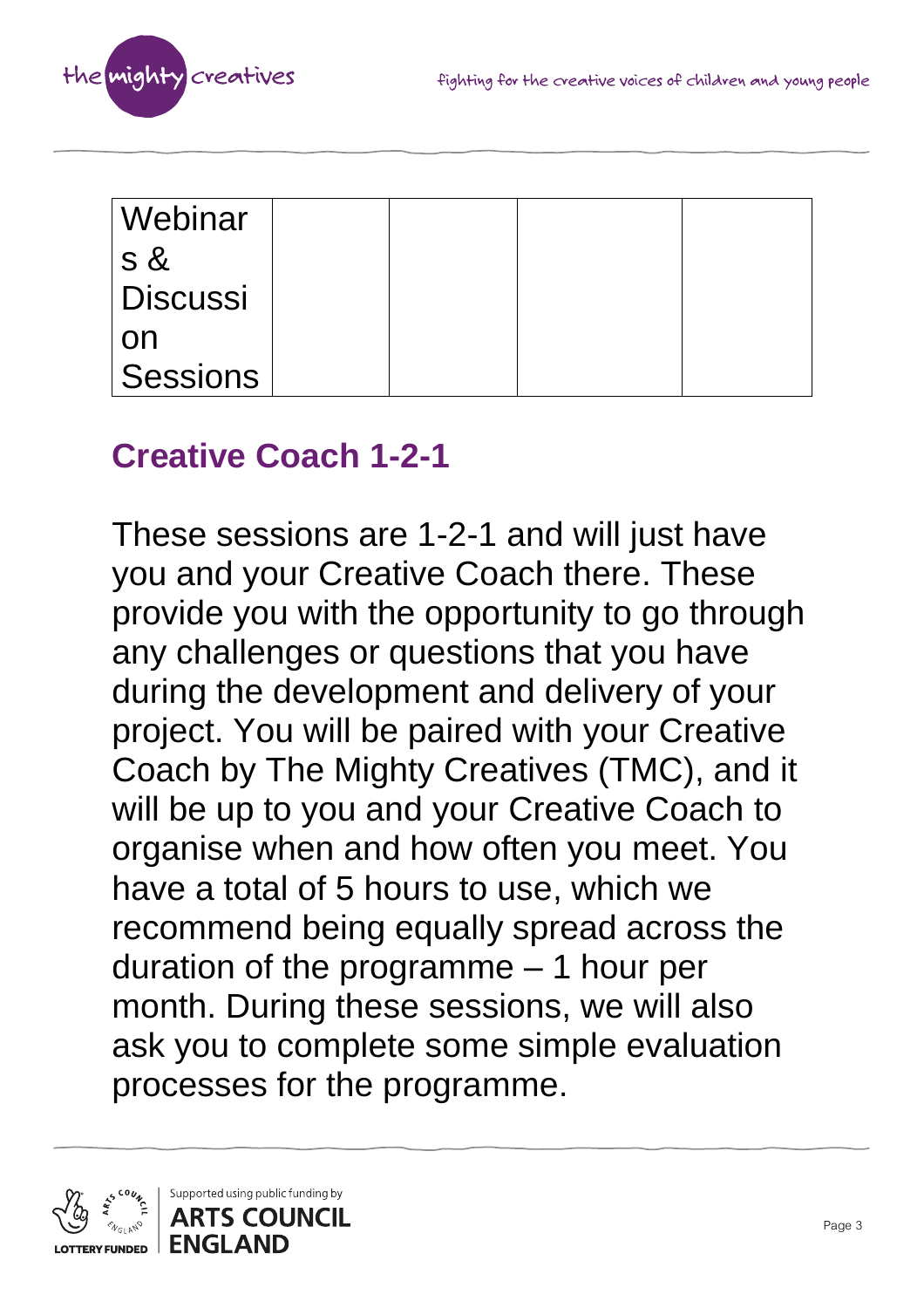

### **Hybrid Project Management Webinar & Discussion Sessions**

There are 5 of these sessions planned, one for each month of the programme. Alongside the webinar section of these sessions there will also be an element of discussion and participation which will give you the opportunity to ask questions and learn about each other's projects. These sessions are open to the whole cohort.

The Project Management Webinar part of these sessions have been pre-recorded so that the content that will be delivered live will be able after the session. This means that recording on the day won't take place during out hybrid sessions. The recordings are available on our online learning platform, Teachable.

Each session covers an area of Project Management and are there to help you with

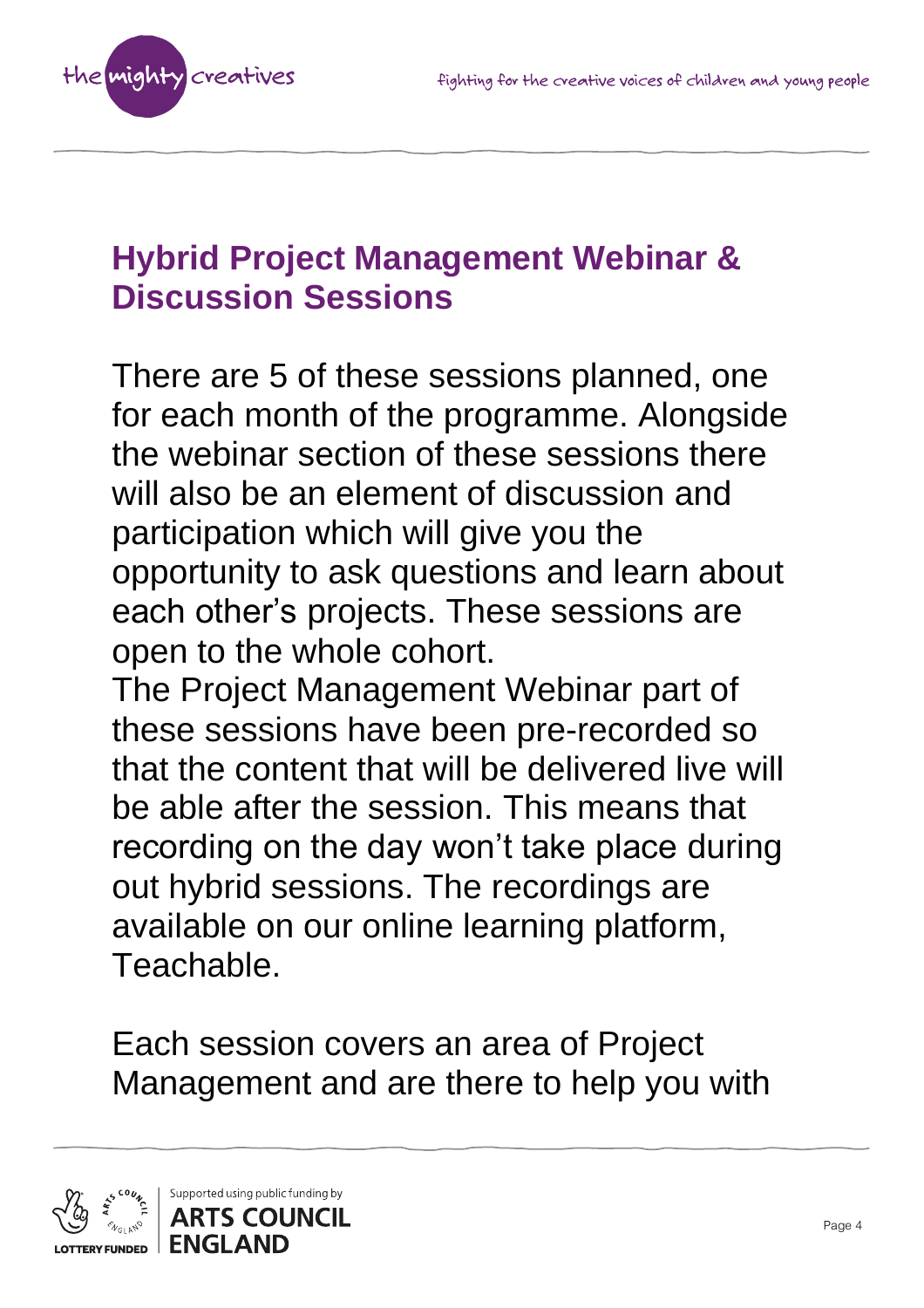

the planning and delivery of your project. The areas covered include:

- **Introductions**
- Developing my Approach
- Planning my Project
- **Delivering my Project**
- **Sharing my Project**

### **Introductions Session**

Through some introductory activities, this session will be an opportunity for you to connect with other participants and to hear about the other projects that are being supported through the programme. All young people are invited to this session to have the opportunity to introduce themselves to the rest of the grant recipients.

# **Key Dates**

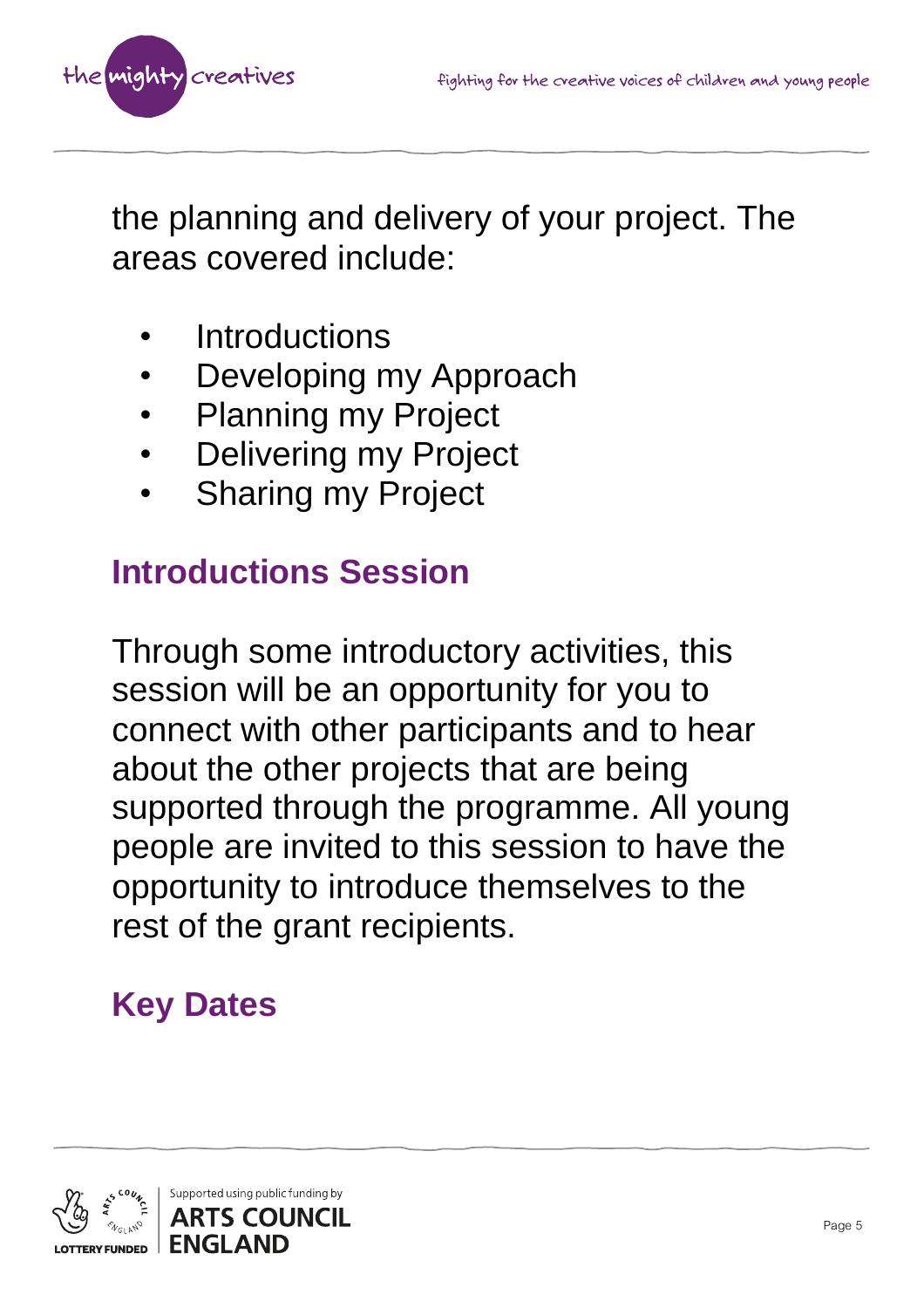

You can find all the key dates below for the Young Empowerment Fund online group sessions. We do recommend your attendance if possible.

These sessions will need to be booked onto to confirm your attendance. If for whatever reason you are unable to attend, please let us know by getting in touch.

As previously mentioned, some sessions will be recorded – so do not worry if you cannot attend. These are accessible online via our learning platform Teachable.

All you will need to bring to the session is a pen and paper, your device to connect to us through Zoom and yourselves!

You will be sent Zoom details for each session via email a week before the sessions. A reminder will also be sent on the day.

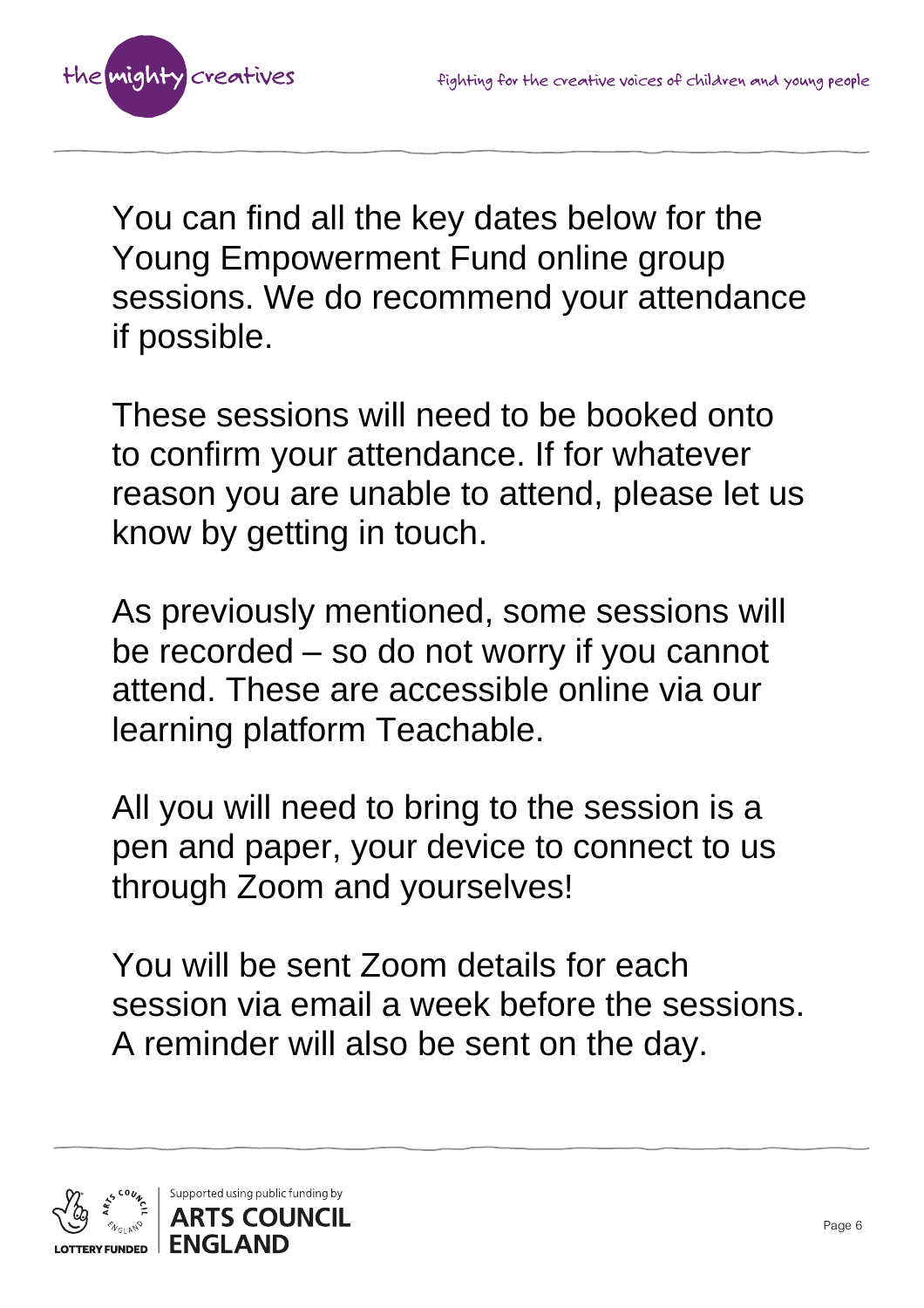

| <b>Session Details</b>                                   | <b>Date</b>                              | <b>Times</b>         |
|----------------------------------------------------------|------------------------------------------|----------------------|
| <b>Welcome and Grant</b><br><b>Briefing</b>              | Tuesday 7th<br><b>June 2022</b>          | $6$ pm $-$<br>7pm    |
| • Introduction to<br>the Young<br>Empowerment<br>Fund    |                                          |                      |
| • Help with<br>understanding<br>your grant<br>agreement. |                                          |                      |
| • An opportunity<br>for any<br>questions.                |                                          |                      |
| <b>Hybrid Session 1-</b><br><b>Introductions</b>         | Tuesday<br>28 <sup>th</sup> June<br>2022 | $6$ pm $-$<br>7.30pm |

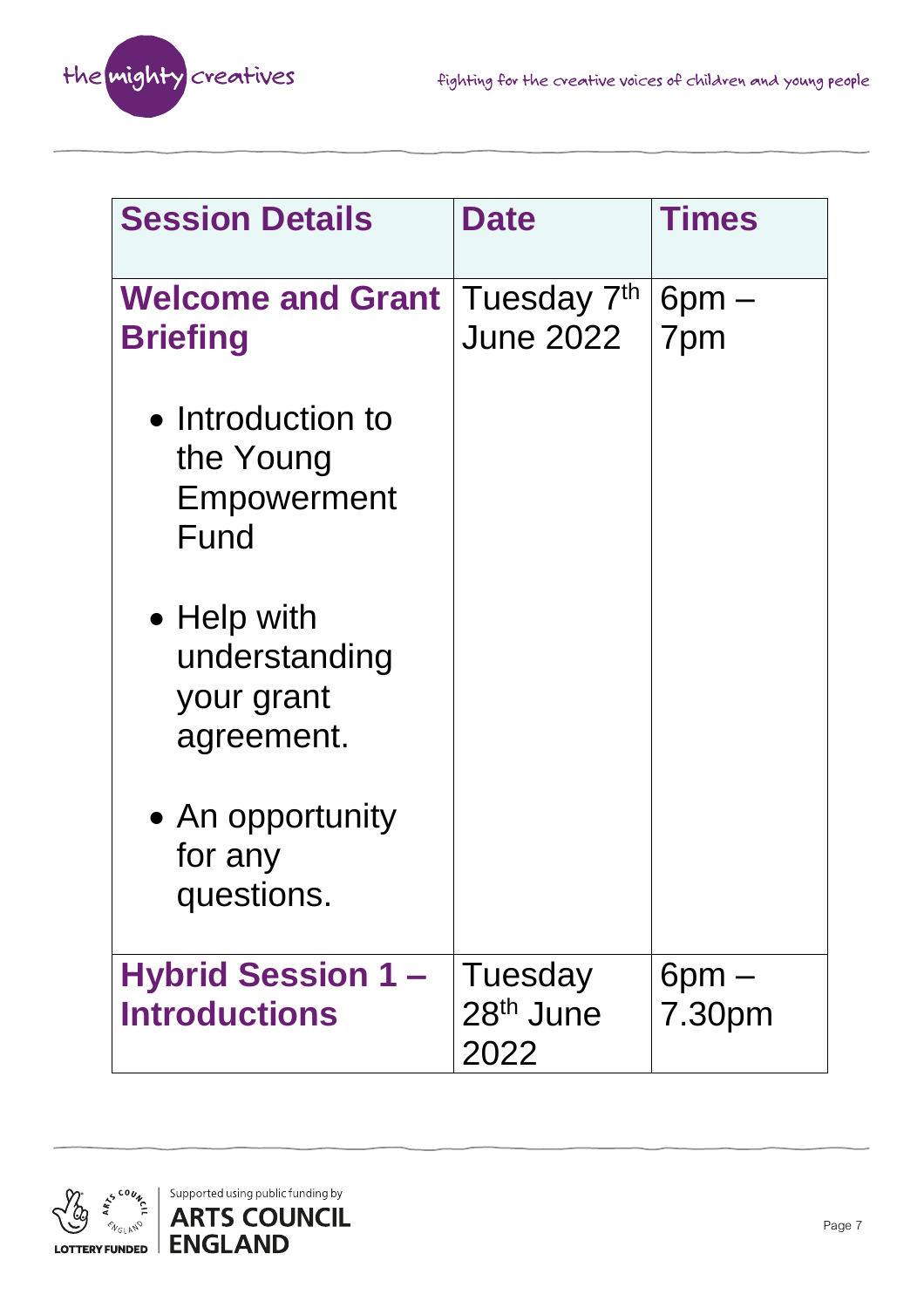

| • Interactive<br>introductions –<br>an opportunity for<br>everyone to<br>introduce<br>themselves and<br>their projects. |                                 |                      |
|-------------------------------------------------------------------------------------------------------------------------|---------------------------------|----------------------|
| <b>Hybrid Session 2 -</b><br><b>Developing my</b><br><b>Approach Webinar</b><br>& Discussions                           | Wednesday<br>3rd August<br>2022 | $6$ pm $-$<br>7.30pm |
| • Thinking about<br>identifying key<br>stakeholders.                                                                    |                                 |                      |
| • Working with<br>contributors/<br>collaborators.                                                                       |                                 |                      |

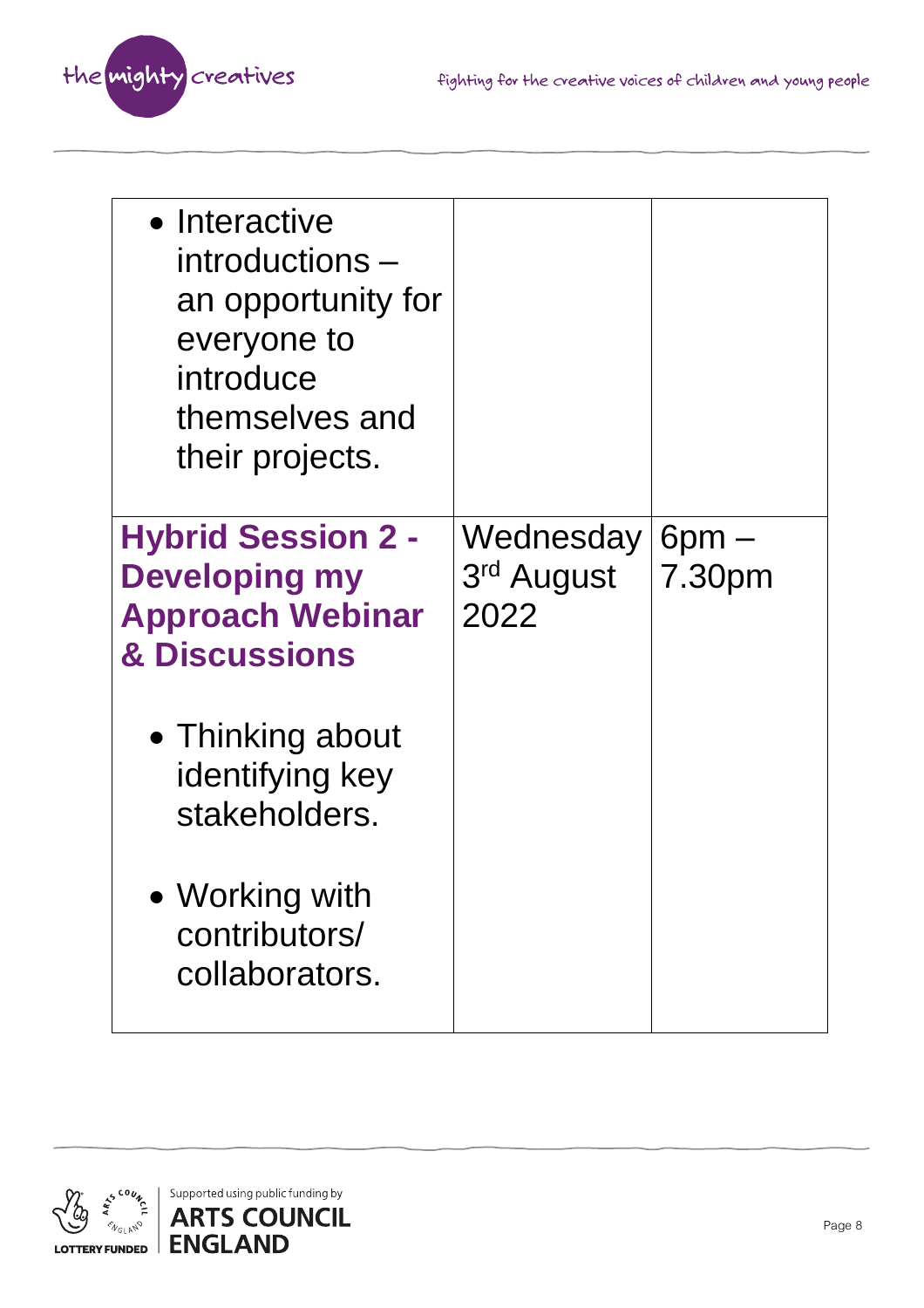

| • Thinking about<br>target audiences<br>and accessibility.<br>• Looking at the<br>objectives of<br>projects. |                              |            |
|--------------------------------------------------------------------------------------------------------------|------------------------------|------------|
| <b>Hybrid Session 3 -</b>                                                                                    | Wednesday<br>$7^\mathsf{th}$ | $6$ pm $-$ |
| <b>Planning my</b><br><b>Project Webinar &amp;</b>                                                           | September                    | 7.30pm     |
| <b>Discussions</b>                                                                                           | 2022                         |            |
| • Phases of project<br>planning.                                                                             |                              |            |
| • Budgeting and<br>safeguarding.                                                                             |                              |            |
| • Planning in<br>evaluation.                                                                                 |                              |            |

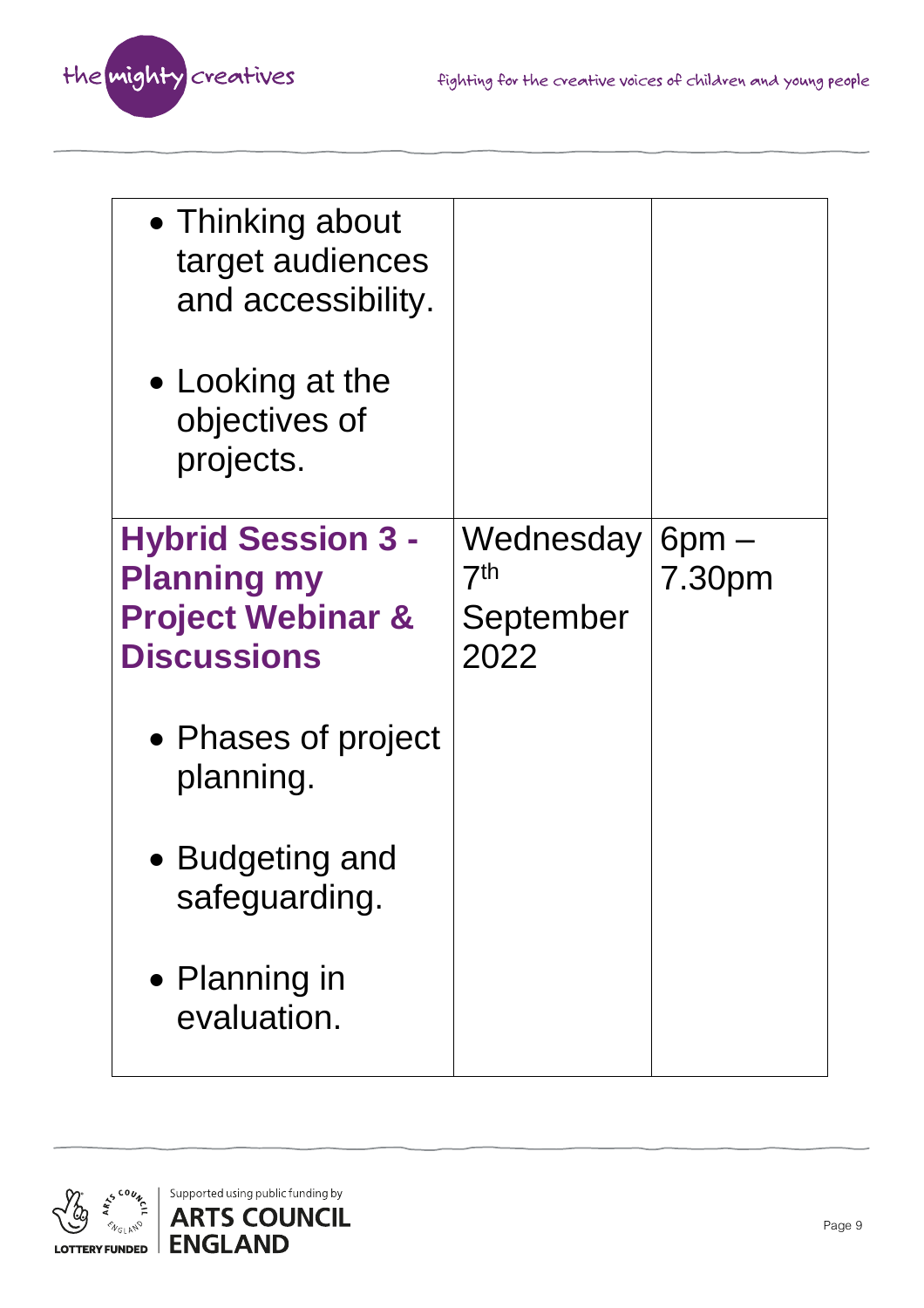

| • Sharing progress<br>and challenges<br>within your<br>projects.                                |                                                        |        |
|-------------------------------------------------------------------------------------------------|--------------------------------------------------------|--------|
| $\bullet$ Finding solutions<br>together through<br>conversation.                                |                                                        |        |
| <b>Hybrid Session 4 -</b><br><b>Delivering my</b><br><b>Project &amp;</b><br><b>Discussions</b> | Wednesday $6pm -$<br>5 <sup>th</sup> October  <br>2022 | 7.30pm |
| • Marketing<br>projects and<br>spreading the<br>message.                                        |                                                        |        |
| • Creating elevator<br>pitches.                                                                 |                                                        |        |

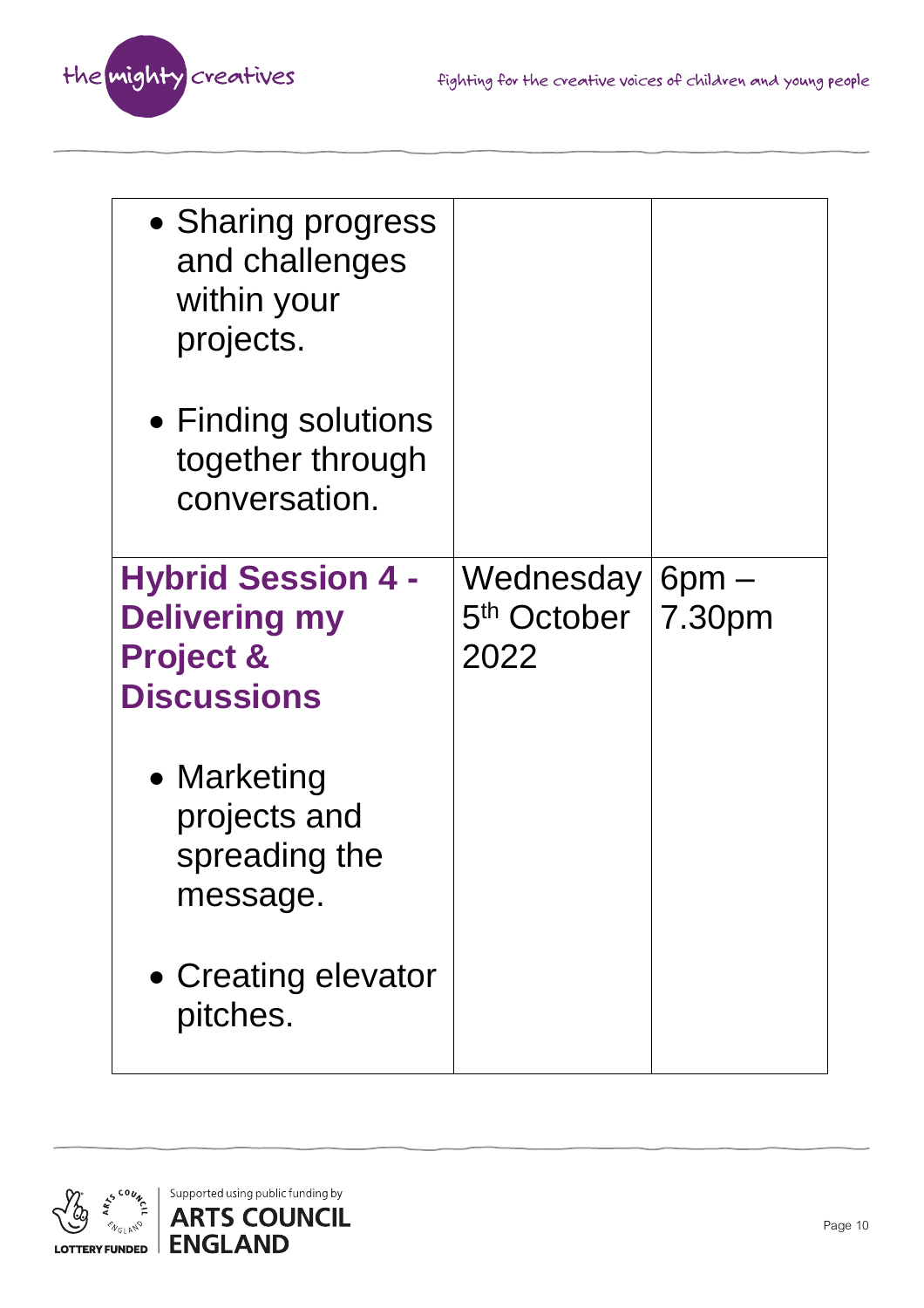

| Wednesday        | $6$ pm $-$ |
|------------------|------------|
| 2 <sub>nd</sub>  | 7.30pm     |
| November<br>2022 |            |
|                  |            |
|                  |            |

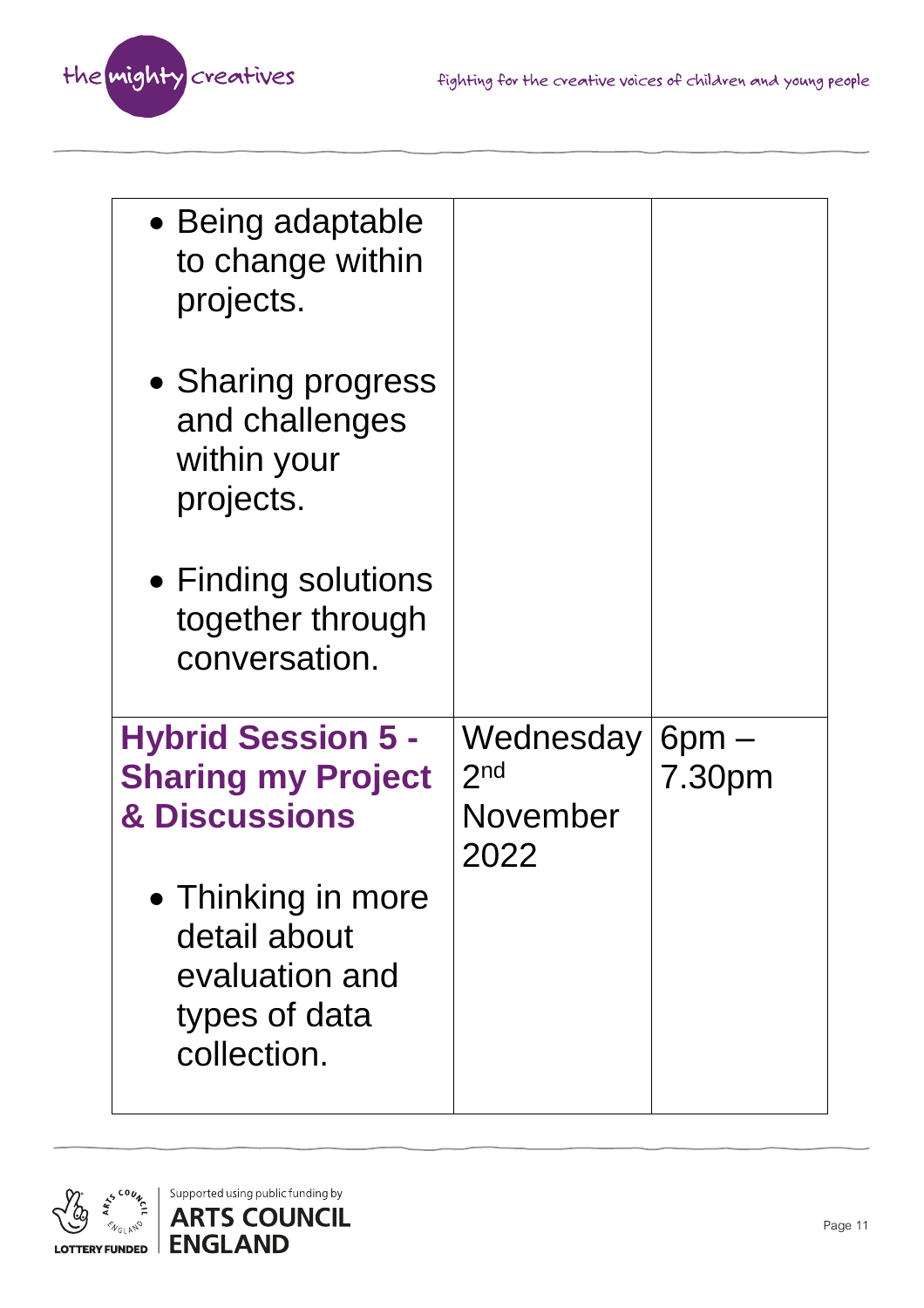

| • Considering<br>documentation<br>and portfolios.                |  |
|------------------------------------------------------------------|--|
| • Ways of sharing<br>projects.                                   |  |
| • Presenting the<br>projects to an<br>audience.                  |  |
| • Sharing progress<br>and challenges<br>within your<br>projects. |  |
| • Finding solutions<br>together through<br>conversation.         |  |

### **Celebration Event planned for December 2022 – date to be confirmed.**

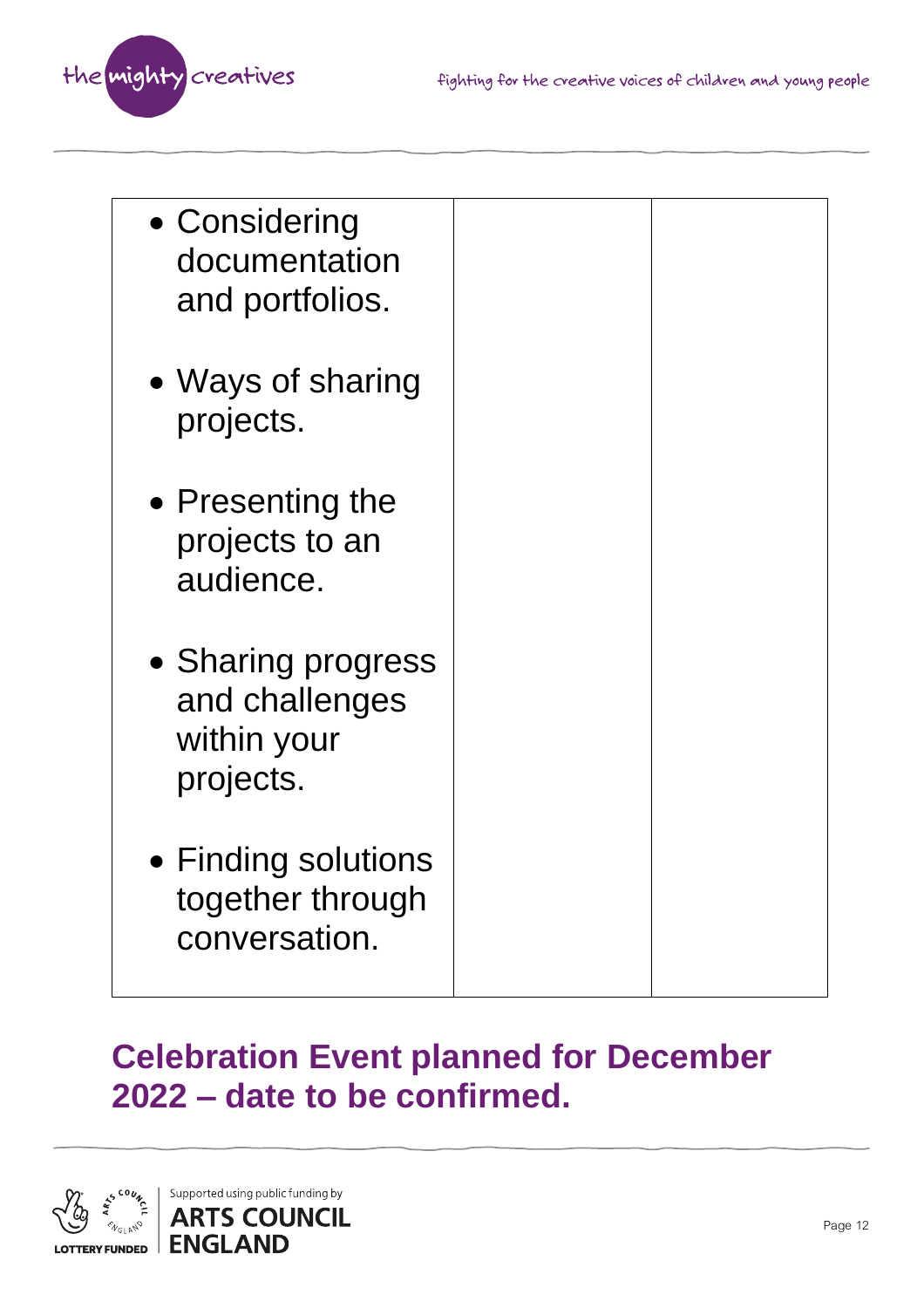

## **Teachable**

All recorded sessions are stored on our online learning platform, Teachable. Details of this will be shared with you following a successful application. As well as accessing these videos, you will be able to access useful templates (such as budgeting documents) that will help with the planning and delivery of your project.

## **Paperwork**

If you are successful with your application to YEF, there will be certain paperwork that you will be expected to complete in order to take part in the programme.

You must sign and fill out the following documents at the start of the programme:

• Permissions Form (this must be the first document you sign and return to us, if you do not return this to us, we are unable to connect you with your